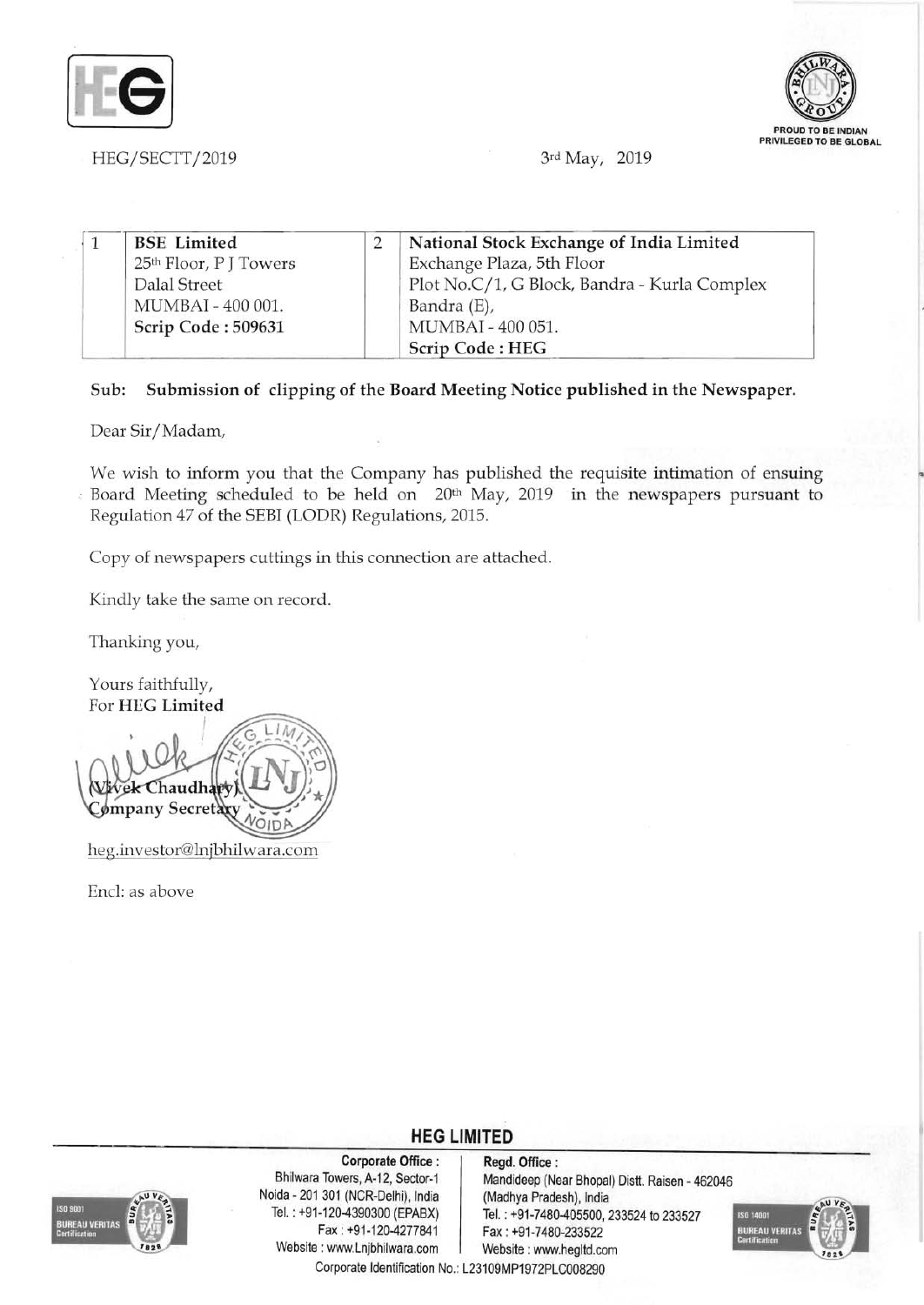| <b>NAME</b> | <b>PLACE</b> | <b>DATE</b> |
|-------------|--------------|-------------|
|             |              |             |

Business Standard All India 03-05-2019

## **HEG LIMITED**

Registered Office: Mandideep (Near Bhopal) Distt. Raisen-462046, (M.P.) Tel.: 07480-233524, 233525; Fax: 07480-233522

Corporate Office: Bhilwara Towers, A-12, Sector-1, Noida-201301 (U.P.) Tel.: 0120-4390300 (EPABX); Fax: 0120-4277841; Website: www.hegltd.com E-mail: heg.investor@lnjbhilwara.com; CIN:L231 09MP1972PLC008290

## **NOTICE**

Notice is hereby given that a meeting of the Board of Directors of the Company is scheduled to be held on Monday, the 20<sup>th</sup> May, 2019 at 1:15 P.M. at the Corporate Office of the Company at Bhilwara Towers - 1, A-12, Sector -1, Noida - 201301, to consider and approve inter-alia the Audited Financial Results for the Quarter and Financial Year Ended 31<sup>st</sup> March, 2019 and to consider and recommend the payment of final dividend, if any, to the equity shareholders of the Company for the Financial Year 2018-19.

As per the Company's Code of Conduct for Regulating, Monitoring & Reporting Trading by Insiders, the trading window of the Company for the purpose of trading in the securities of the Company by its Designated persons and their immediate relatives shall remain closed from the end of the every quarter till 48 (forty eight) hours after the conclusion of the Meeting of the Board of Directors for the purpose of consideration and approval of financial results. Accordingly, the period of closure of trading window for dealing in Shares of the Company had already been in operation with effect from 1<sup>st</sup> April, 2019.

Please note that the re-opening of Trading window for dealing in the Shares of the Company will be effective from 23<sup>rd</sup> May, 2019.

Date : 2<sup>nd</sup> May, 2019 Place: Noida (U.P.)



(Vivek Chaudhary) Company Secretary A-13263 Sd/

for HEG LIMITED

This Notice may also be accessed on the Company's website: www.hegltd.com and on www.nseindia.com, www.bseindia.com.